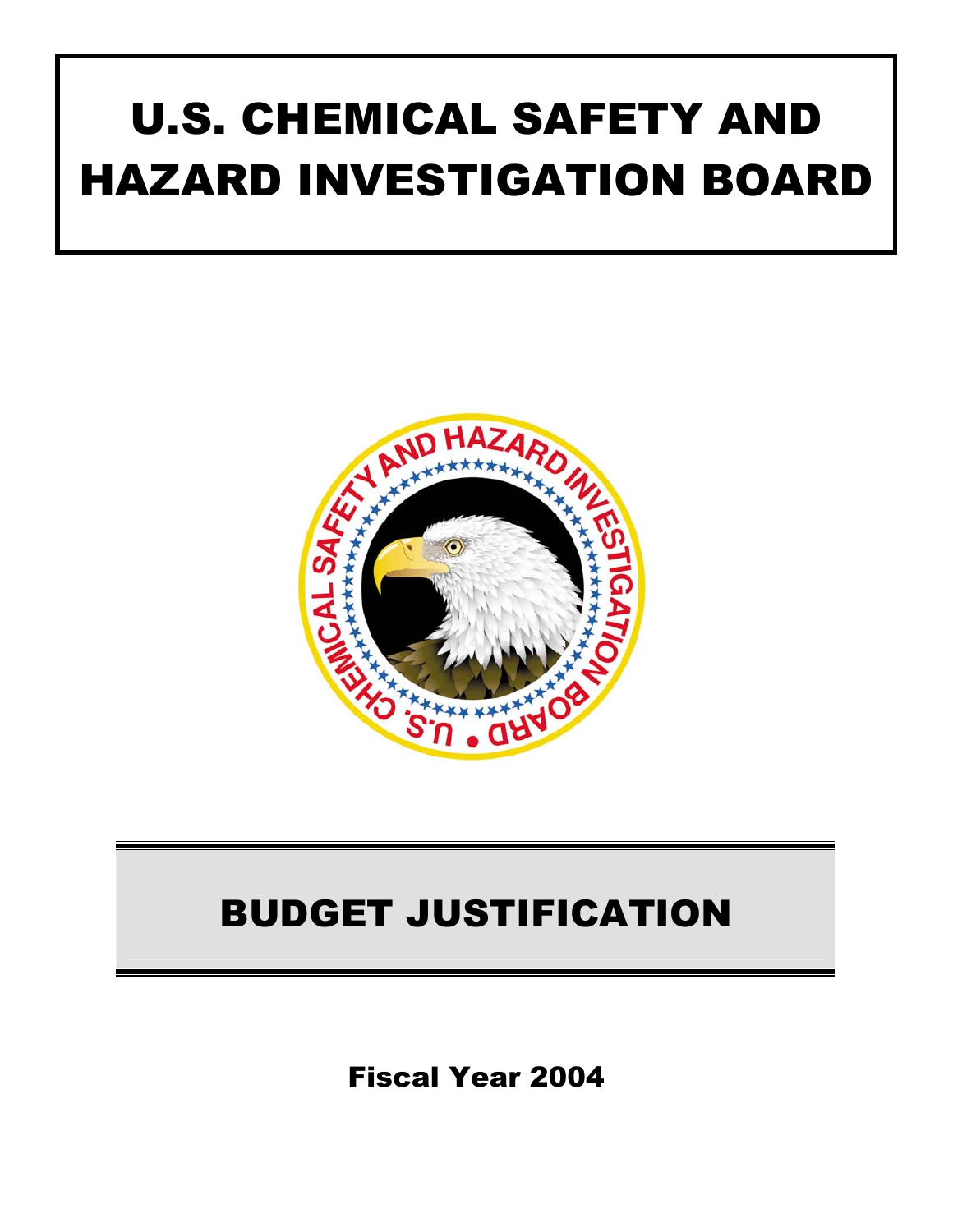### FY 2004 Budget Request

#### **Summary**

The U.S. Chemical Safety and Hazard Investigation Board (CSB) dramatically increased its activity in the last year. President Bush appointed a full complement of Board members, and the agency hired a Chief Operating Officer and added seven people to its investigative staff. Since the appointments of Board members and hiring of staff, the agency has increased its investigations initiated from three per year to five in the past six months. Investigative reports have increased from one or two issued per year to five in the past year. The number of recommendations went from 15 per year to 67 in FY 2002. Most importantly, the agency is receiving excellent cooperation from industry, with only two negative responses to its 141 recommendations. Corporate process safety managers have told us that the information and messages delivered in our reports provide them significant help in preventing other major accidents.

In September 2002, the CSB issued its most significant report to date, a report on the hazards of reactive chemicals. The issues raised in the report received major attention in New Jersey, Delaware, and Texas, sites of major chemical industry incidents. Senators Lautenberg, Corzine, and Biden and Representative Castle spoke at Board meetings on this report and on an incident at Motiva Enterprises in Delaware, which occurred during the study. The report recommended that EPA and OSHA revise their rules to cover reactive hazards, and the report has been well received by industry, labor, and safety advocates.

For fiscal year (FY) 2004, the Board requests a budget of \$9 million to support this increased level of work. During FY 2004, CSB will conduct 12 new chemical accident and hazard investigations. The proposed FY 2004 budget of \$9 million represents an increase from the appropriation of \$7.85 million for FY 2002, reflecting necessary support for the full complement of staff and the increased investigation activity level.

#### Recent Progress – 2002

During FY 2002, the agency achieved all of its principal performance goals for the year, completing four accident investigations and a special investigation on reactive hazards, and initiating four new investigations. The special investigation led to the Board's first major recommendations to EPA and OSHA for improvements to their process safety rules. Also during FY 2002, the CSB's recommendations program was formally inaugurated, patterned on a highly successful program at the NTSB. By year's end, over 30 CSB safety recommendations had been successfully closed through new safety actions by recipients.

Numerous internal management improvements were also instituted during FY 2002, in part as an outgrowth of work by the CSB Inspector General (IG). Ten management recommendations from a March 2002 IG report were all successfully implemented by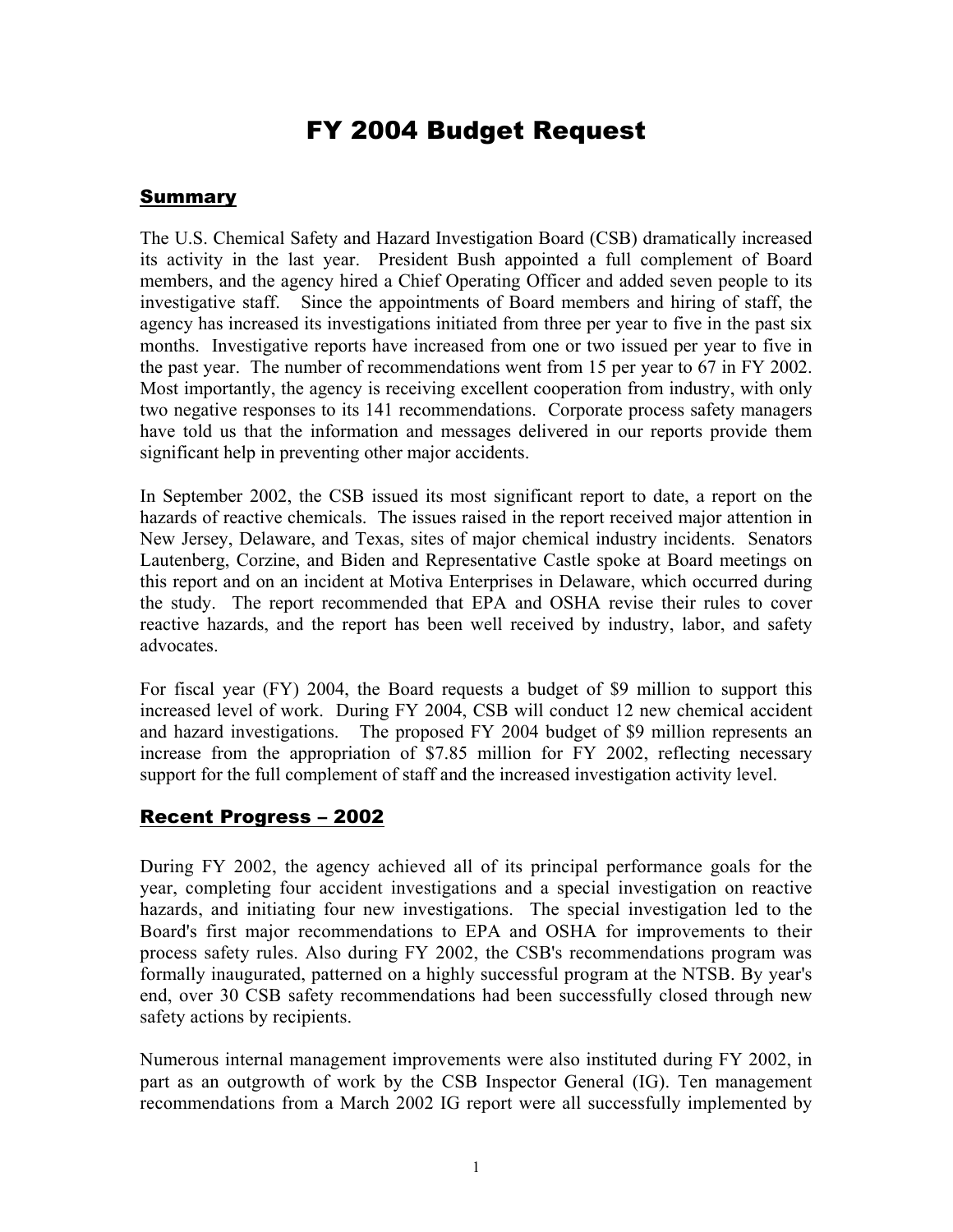the agency by the end of the fiscal year. Among the changes, CSB developed new legal procedures for handling vacancies in the Chair; expanded delegation to the COO and the career staff; improved tracking of staff time and resources; and streamlined its strategic goals, office structure, and prevention promotion program. CSB also successfully petitioned OPM for special hiring authority to fill numerous vacancies in its investigations and recommendations programs. CSB also accepted six new IG recommendations to improve our human resources management and will fill a new position of human resources manager during FY 2003.

Following are brief summaries of our major work during the year.

#### Bethlehem Steel

On February 2, 2001, two workers at the Bethlehem Steel Corporation Burns Harbor Division Mill in Chesterton, Indiana, were fatally burned when a pipe doused them with a highly flammable liquid. Four others were injured, one with serious internal burns. CSB responded immediately, ultimately sending seven investigators to the scene. Eleven months later, CSB issued its final report on the case, noting significant systemic problems in how the large facility planned and supervised hazardous maintenance operations. The report with its ten safety recommendations earned praise not only from survivors, but also from the Bethlehem Steel Corporation, which stated: "The Board's findings are both fair and accurate. We appreciate their help and expertise in response to the incident. Furthermore, we believe that all of the Board's Recommendations already have been implemented or are in the process of being implemented at Burns Harbor." This report was completed in less than one year, thereby achieving a goal we set for ourselves.

#### Concept Sciences Inc.

An incident case study issued in 2002 examined an explosion involving hydroxylamine, a semiconductor manufacturing aid that is unstable in high concentrations. The massive blast occurred at a Pennsylvania start-up company, Concept Sciences, Inc., that was testing a new manufacturing process for the chemical. Although the explosive properties of hydroxylamine were known, the plant was sited in a light industrial park adjacent to unrelated businesses. Four workers were killed, as was an employee of the adjoining company. CSB issued a bulletin which drew attention to the importance of safely locating highly hazardous chemical manufacturing operations.

#### BP Amoco

On March 13, 2001, three workers were killed as they opened a process vessel containing hot plastic at the BP Amoco (now Solvay Advanced Polymers, L.L.C.) plant in Augusta, Georgia. The workers were killed when the partially unbolted cover blew off the vessel, expelling hot plastic. The Board report, issued in May 2002, found that the accident could have been avoided if the firm had instituted safety procedures to monitor the chemical reaction that caused the ejection of the cover. The Board issued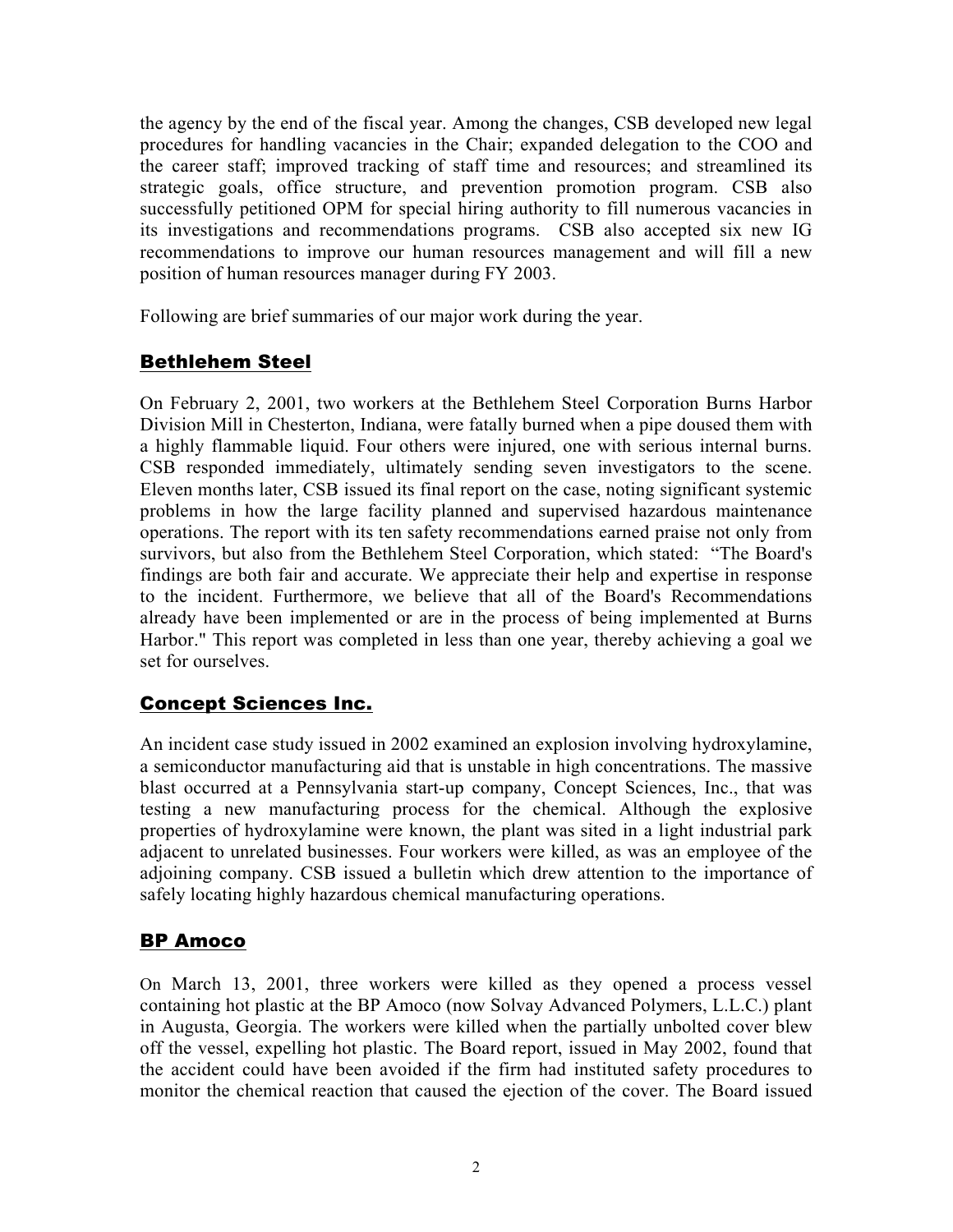eight specific recommendations to the company to prevent a similar incident in the future and urged other interested organizations to communicate the results of the investigation to their members.

#### Motiva

On July 17, 2001, one employee was killed and eight others injured when a sulfuric acid storage tank exploded and collapsed at the Motiva Enterprises LLC Delaware City, Delaware, Refinery. The Board found that a spark from carbon-arc welding equipment ignited flammable vapors in the storage tank.

The Board identified significant deficiencies in Motiva's mechanical integrity program. The Board added that the incident likely would have been prevented if good safety management practices had been properly implemented at the refinery.

Among several recommendations to the Company, the American Petroleum Institute, and others, the Board urged OSHA to extend its Process Safety Management standard to cover atmospheric storage tanks connected to certain hazardous manufacturing processes.

Senator Biden and Congressman Castle attended the Board meeting in Delaware on August 28, 2002. In statements to the Board, they and Senator Carper expressed strong support for our report on the incident.

#### Reactive Chemicals

Following the final report in August, 2000 on an incident at the Morton Chemical Plant in New Jersey, the Board began an intensive study of 167 serious reactive chemical incidents over a 20 year period from 1980 to 2001. On May 30, 2002, in Paterson, New Jersey, the Board held a hearing on the data in its study. The Board found serious gaps in both industry and government regulations. Senator Corzine and former Senator Lautenberg testified to the Board in support of our investigation into this important subject.

On September 17, 2002, in Houston, Texas, the Board issued its final report. In it the Board recommended that OSHA amend its Process Safety Management standard to achieve more comprehensive control of reactive hazards that have catastrophic consequences. It also asked EPA to revise its chemical Accident Prevention Programs to include certain reactive hazards. It further requested the National Institute of Standards and Technology to develop and implement a publicly available database for reactive hazard test information. There were also recommendations directed to several trade associations, unions, and other private organizations.

#### New Investigations

The Board initiated four new investigations during FY 2002.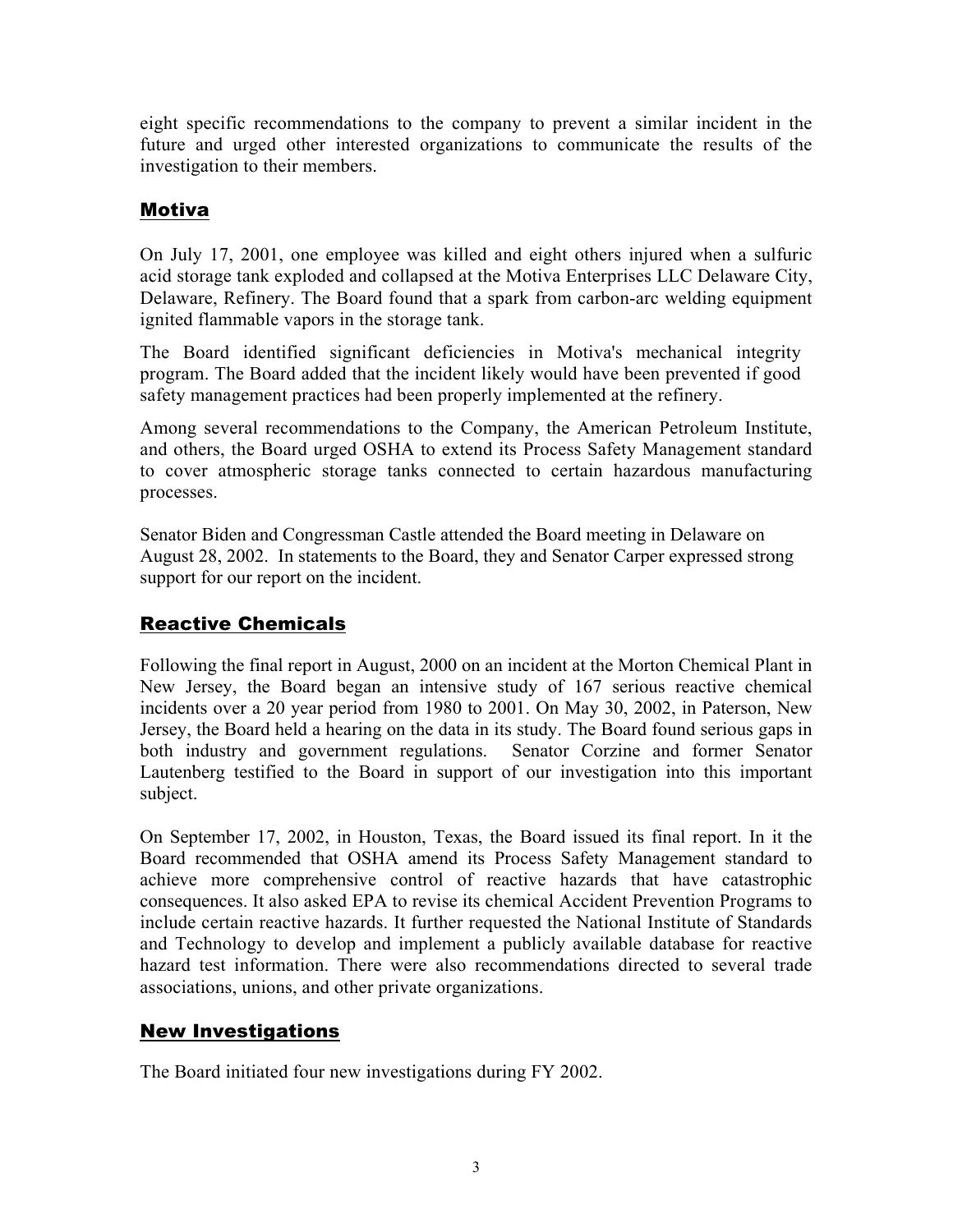The first involved a hydrogen sulfide gas leak at the Georgia Pacific paper mill near Pennington, Alabama, on January 11, 2002, that killed two workers and injured a dozen others. On November 20, 2002, the Board held a public meeting and issued a final report. Again, the Board completed this investigation and issued its recommendations in less than a year.

The Board concluded that plant management had not followed good engineering and process safety practices when they earlier connected a drain from a tank truck unloading area into an acidic process sewer system. On the day of the incident, sodium hydrosulfide a process chemical that had spilled in the unloading area reacted to release deadly hydrogen sulfide gas when it contacted acidic material in the sewer. The toxic gas vented from the sewer through a nearby fiberglass manhole cover and engulfed the workers. The two deaths and all but one of the injuries occurred among employees of a contractor who were working in the vicinity on an unrelated construction project.

Another investigation concerned a chemical explosion that occurred in a building in the Chelsea section of New York City on April 25, 2002, that heavily damaged a 10-story loft building and injured over 40 occupants, 12 critically. The blast took place in a space leased to the Kaltech Company, a sign-manufacturing firm.

A third investigation involves a chemical plant fire that destroyed the facilities of the Third Coast Packaging Company near Houston, Texas, on May 1, 2002. The fire generated a cloud of thick, black smoke that required the evacuation of about 100 people within a one-mile radius of the plant.

The fourth concerns a substantial chlorine gas leak at the DPC Enterprises plant in Jefferson County, Missouri, about 30 miles south of St. Louis, on August 14, 2002. Following the incident, several people living near the facility complained of bronchitis and other respiratory ailments.

On December 4, as a result of the investigation into the incident at the DPC plant, near St. Louis, the Board issued a safety advisory to users of chlorine gas to check the construction of transfer hoses to assure they are manufactured with the proper material to prevent gas leaks.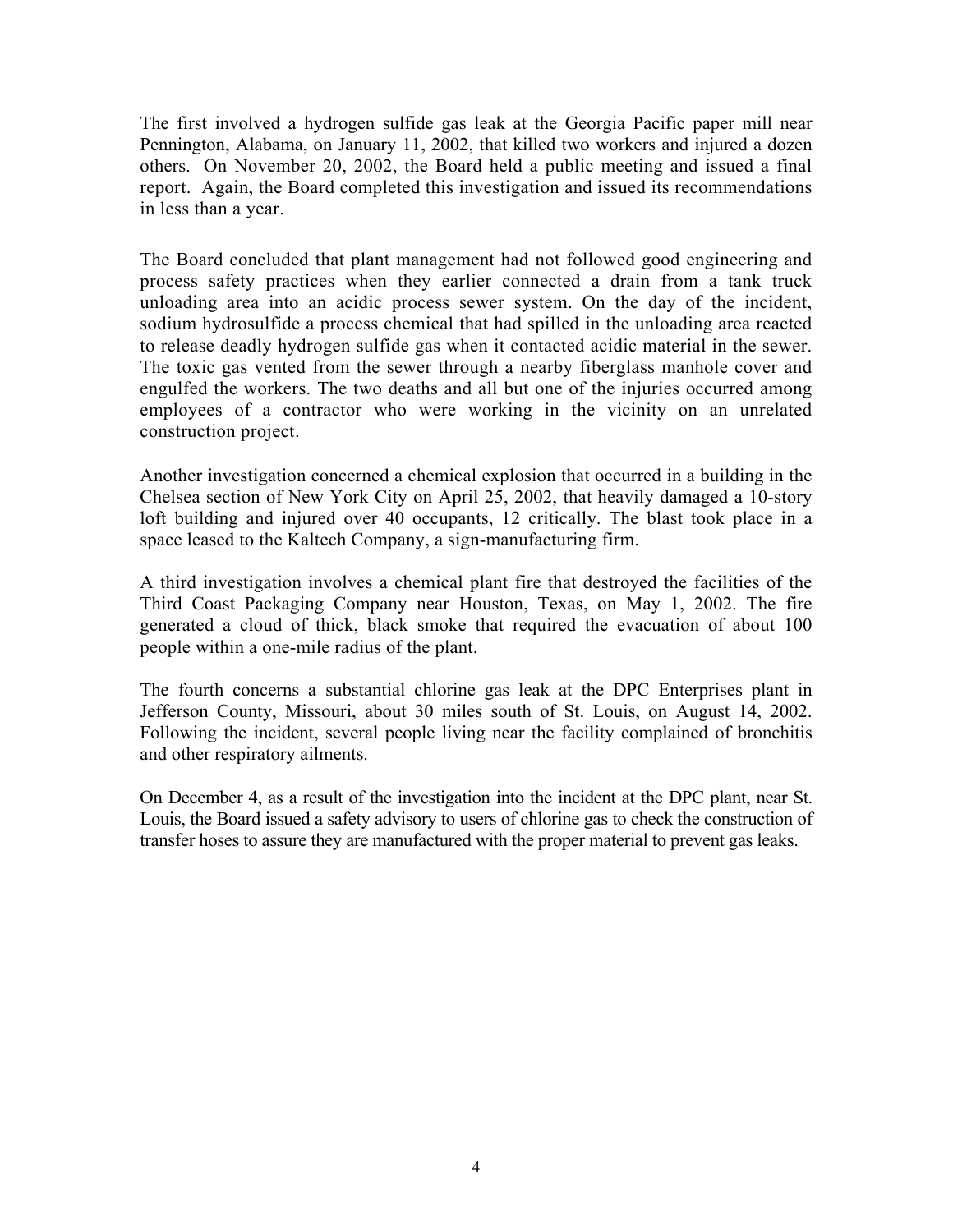

#### **Number of Investigation Reports Issued by Fiscal Year As of January 31, 2003**

#### A Strong Start in FY'03

During FY'03 the Board plans to increase its investigation output significantly. The Board is off to a quick start.

On October 23, the Board initiated an investigation into a distillation tower explosion at the First Chemical Corporation plant near Pascagoula, Mississippi. On January 15, 2003, two Board members and a staff member gave an interim report to the community on the progress of our investigation into this incident.

As noted above, the Board issued a report and recommendations on the Georgia Pacific incident on November 20, 2002. It also made an interim report and issued a warning on construction of chlorine gas transfer hoses in October and December 2002, respectively.

Growing out of the Georgia Pacific incident, the Board voted to undertake two new hazard studies. One is of toxic gas releases from chemical facility sewer systems and a second involves the handling of sodium hydrosulfide, the chemical involved in the Georgia Pacific incident.

The Board has spearheaded government efforts at better interagency coordination on chemical safety. For example, the Board organized (with EPA and OSHA) a multistakeholder roundtable in Washington on November 14, 2002, to discuss ways to improve the timely reporting of chemical accidents to EPA. The day-long meeting ended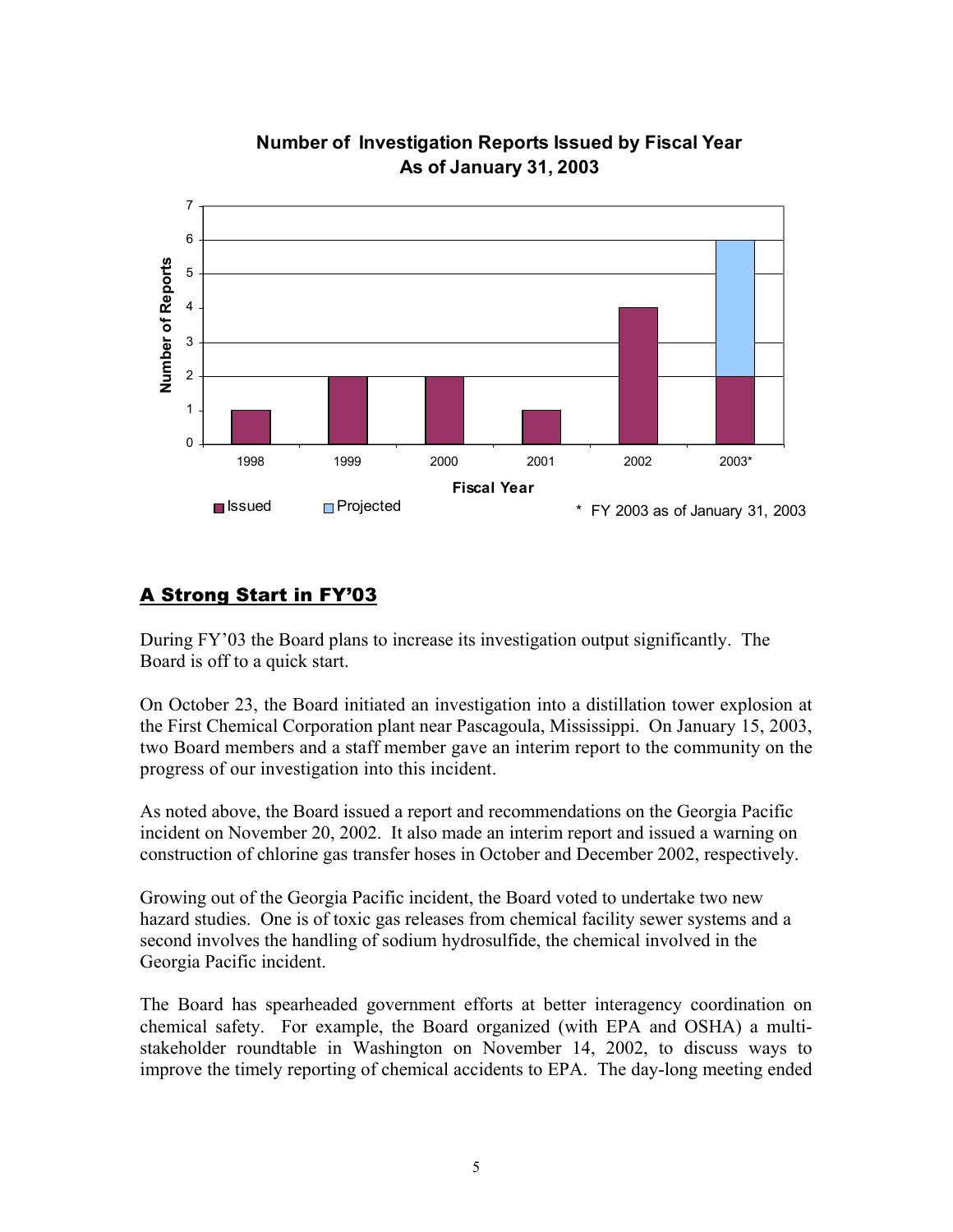with widespread consensus on improving the existing system, which will allow government agencies and the industry to better measure progress in reducing accidents.

In another effort to improve coordination among agencies involved in chemical process safety, the Board co-hosted a meeting in December that included OSHA, ATF, EPA and NTSB to discuss handling legal and technical issues involving past chemical incidents and potentially safer designs for chemical facilities in the future.

The Board is conducting an initial investigation into an incident at the Catalyst Systems Division of U.S. Chemicals and Plastic Corporation in Ohio that occurred on January 3, 2003. An explosion blew the lid off a drier within the plant, sending the lid through a wall into another part of the plant. The explosion resulted in an injury and damage to the plant. At this time the initial investigation is continuing

On January 14, the Board initiated an investigation into an explosion and fire that killed two workers and injured two others at the BLSR Operating facility near Houston, Texas. The incident occurred at an oil field waste storage area.

On January 29, the Board launched an investigation into the explosion and fire at the West Pharmaceutical Services plant in Kinston, North Carolina. The Board team included the Chair, another Board member, the Chief Operating Officer and six accident investigators. Initial reports indicated the incident resulted in multiple deaths and injuries and destruction of the plant.

#### Implementing Recommendations

Investigation report recommendations are CSB's principal tool for promoting chemical safety. Each recommendation has one or more specific recipients, who are the parties best able to carry out the recommended action to improve safety. Once CSB has issued a recommendation, CSB recommendations staff encourages implementation and tracks compliance. The staff ensures that the recommendation is effectively communicated to the recipient(s), together with any needed justification or explanation. In FY 2002, the CSB issued a total of 67 recommendations.

The staff meets periodically with recipients as appropriate to encourage positive action. In due course, staff evaluates recipients' compliance and advises the Board members concerning closure of the recommendations. In FY 2002, the CSB successfully closed 38 recommendations from prior year investigations. The CSB also began posting certain information on all recommendations on our website. Information includes the recommendations, recipients, and recommendation status.

The Board aims for 80 percent acceptance of our recommendations over a period of time. In the fifth year of our existence, we are well in the way to achieving that goal. We have received excellent cooperation in virtually every case, and have received only two negative responses to the 141 recommendations, which have been issued.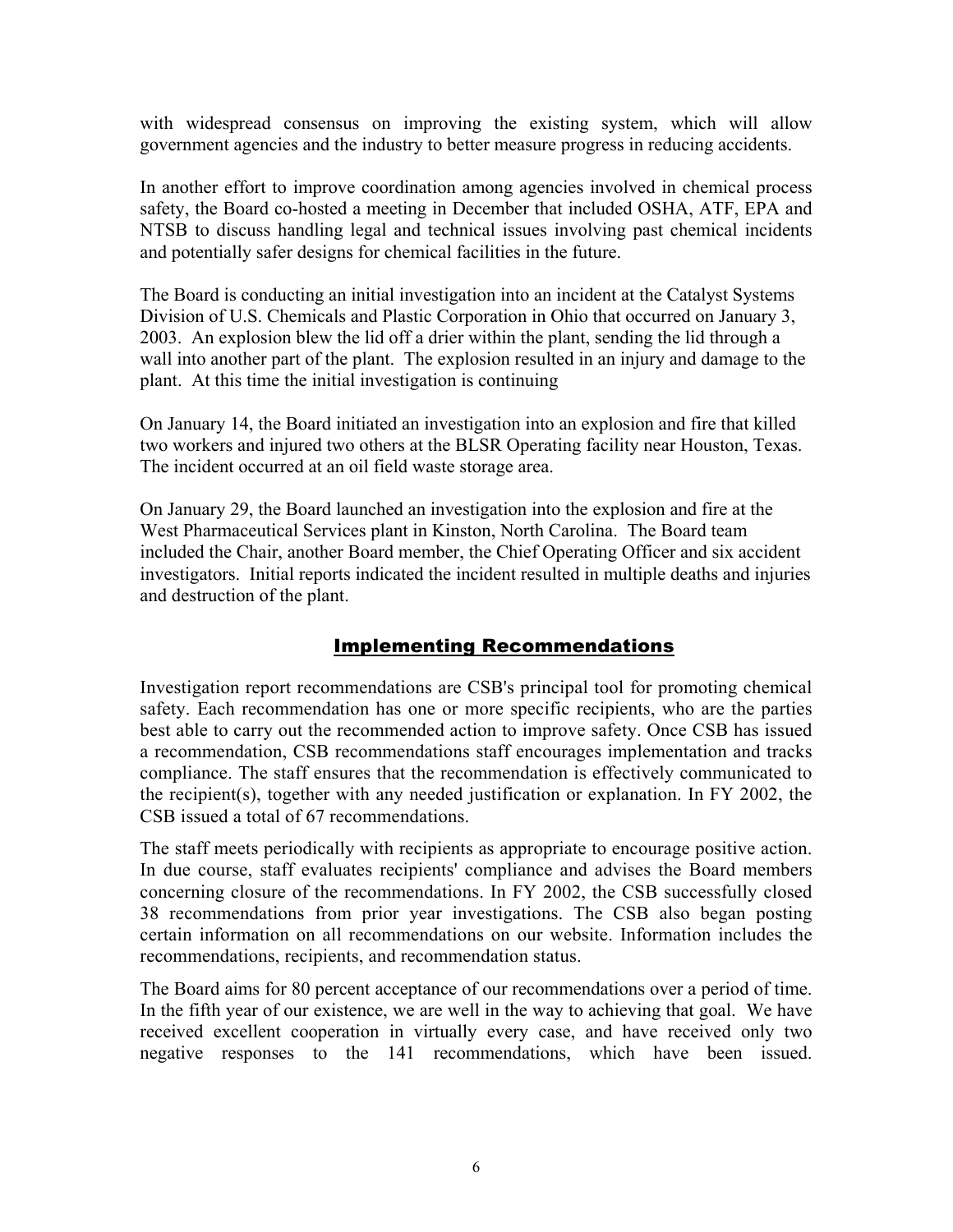

We have received numerous responses from recommendation recipients in which they have demonstrated that they have already taken action or plan to take action to comply with our recommendations. Adoption of our recommendations demonstrates that the recipient agrees that the actions we suggest will make their organizations, facilities, and constituencies safer and they are willing to invest resources to do so. Some specific accomplishments follow:

Out of the Union Carbide investigation, OSHA issued a Technical Information Bulletin on the hazards associated with temporary work enclosures. The Bulletin describes previously unrecognized safety hazards that need to be considered for enclosures that may not meet the regulatory definition of a confined space.

In response to our investigation and subsequent recommendation from the fatal incident at the Sierra Chemical Company, the Institute of Makers of Explosives (IME) developed screening guidelines. The guidelines not only met the intent of the recommendation to provide guidance on screening reclaimed explosive material, but also included guidelines on screening raw material. The Board voted to assign the designation of *Closed - Exceeds Recommended Action,*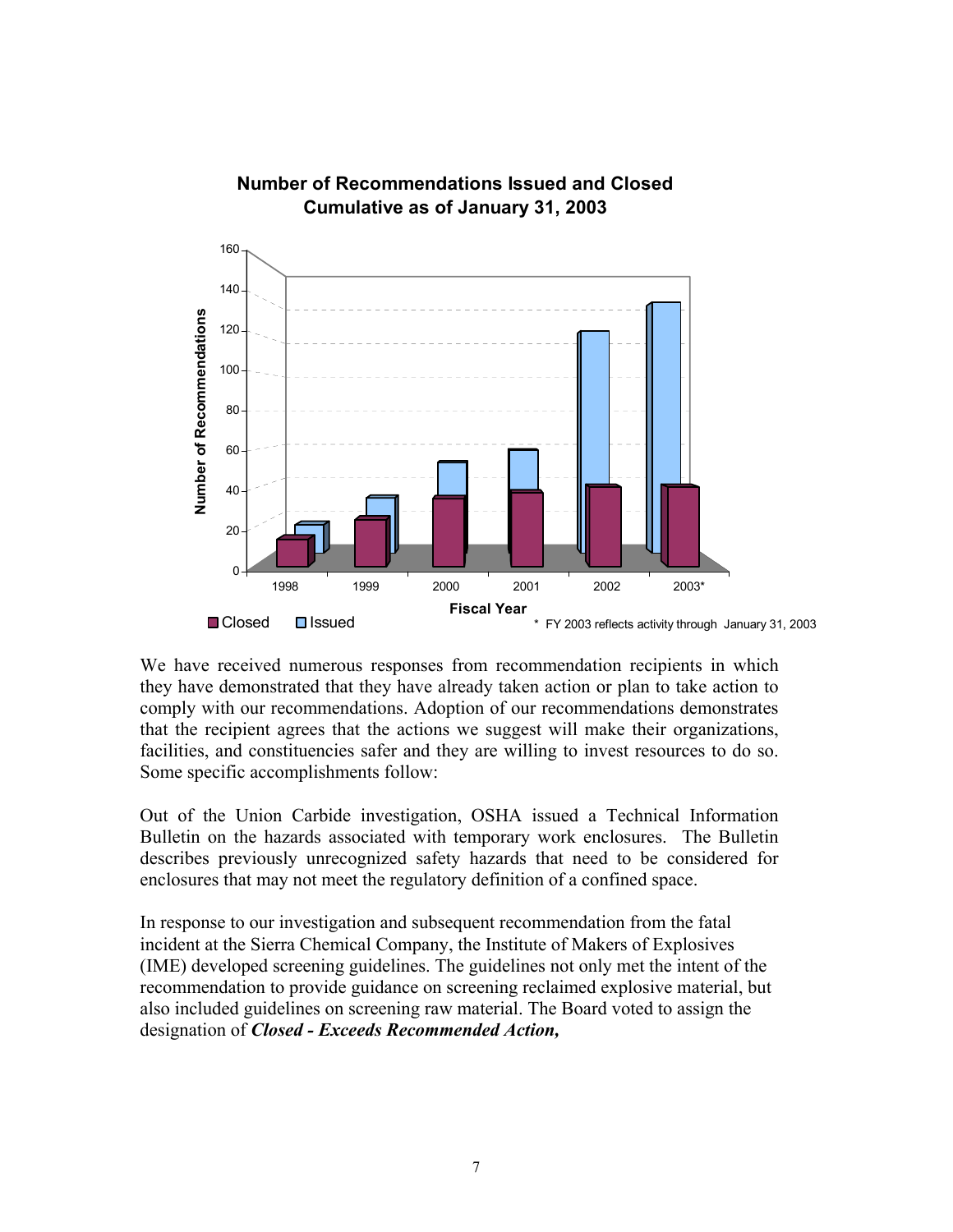which was the first time this designation was approved by the Board. In response to another CSB recommendation, the IME also developed training guidelines for personnel involved in the manufacture of explosives.

In response to our investigation and subsequent recommendation from the fatal incident at the Sonat facility, the American Petroleum Institute developed the first edition of guidelines that govern onshore oil and gas production operations. These guidelines address safe work practices, design, training, maintenance, and emergency response issues. Prior to the CSB recommendation, there were no consensus safety standards for operations of onshore oil and gas production.

Morton International Chemical Company addressed several CSB recommendations based on our investigation into the incident at the Paterson, New Jersey, facility. Actions taken included re-evaluating hazards, adding additional safety alarms, revising operating procedures, and implementing an investigation and near-miss program.

Out of recommendations from the Herrig Brothers incident, the National Propane Gas Association and the Fire Service Institute of Iowa revised their fire fighting training materials to address proper response procedures for Boiling Liquid Vapor Explosions, or BLEVEs.

Several organizations responded to our recommendation to communicate the findings from our investigations to their members so that they can take preventive measures to prevent a similar incident occurring in their facilities. Such organizations include the Center for Chemical Process Safety (CCPS), the Synthetic Organic Chemical Manufacturer's Association (SOCMA), the American Chemistry Council (ACC), the American Petroleum Institute (API), and the Paper, Allied-Industrial, Chemical & Energy Workers International Union (PACE).

A number of recipients such as Bethlehem Steel, Conoco Phillips (Tosco) and Solvay Advanced Polymers have indicated that they intend to take action to address CSB recommendations from those investigations. The issues include reactive hazard management, corporate auditing, contractor safety, updating safety, and updating safety information

#### FY 2004 Budget Request

The Congress has urged the Board to undertake more investigations and hazard studies. We want to produce more work. We ask your support for the funds necessary to reach the result we both seek.

FY 2002 represented a year of major transition for the Board. With the swearing in of a new Chairman, a fifth Board member, and a full-time Chief Operating Officer, the agency reached full operating strength for senior management for the first time in its history. In September 2002, the agency significantly increased its investigative capacity by hiring seven new senior level investigators and technical specialists. With almost 40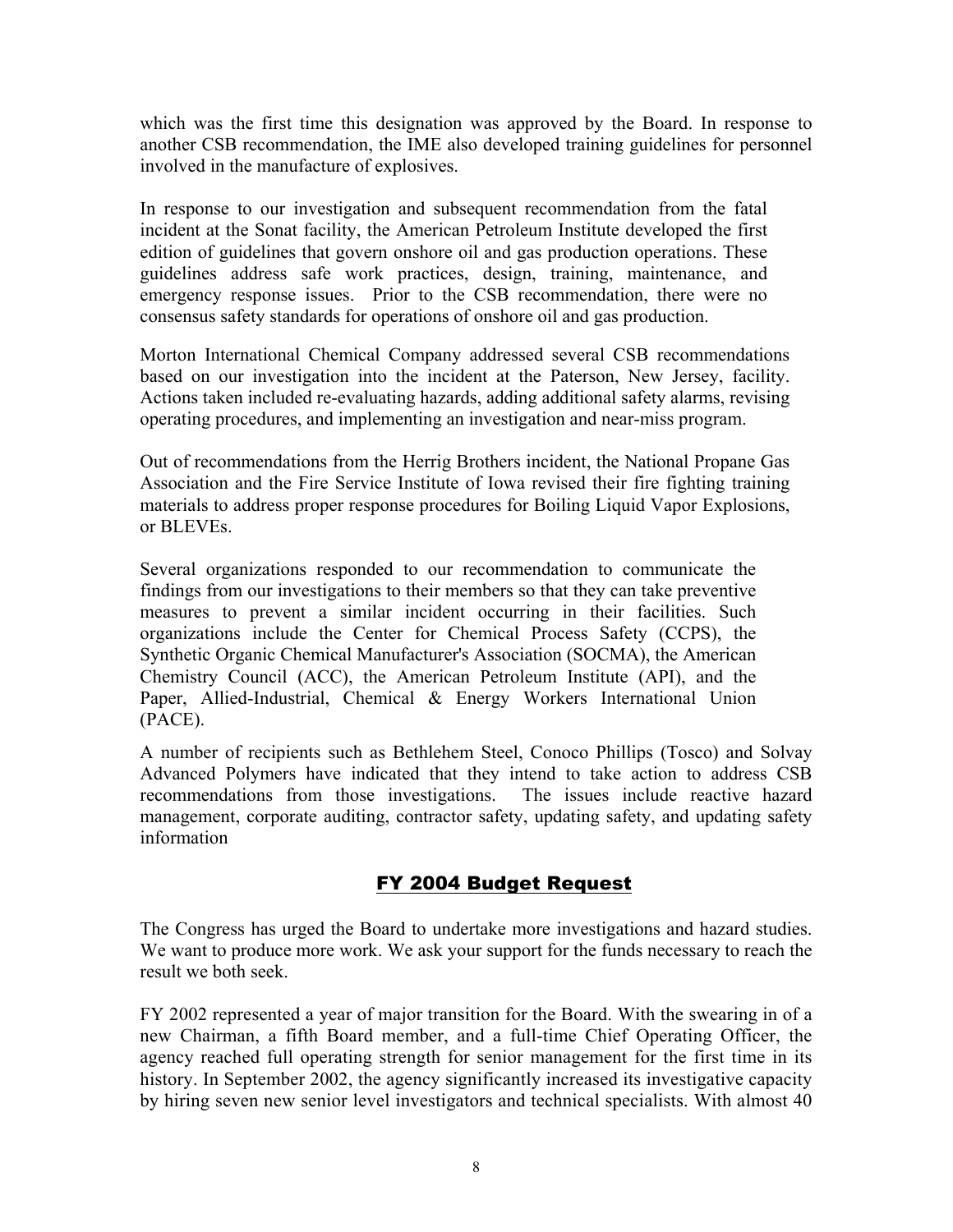personnel, the CSB is poised to achieve its statutory mission of protecting lives and property by investigating and preventing chemical accidents. The agency has pledged to produce up to 12 investigation reports in FY 2004, up from a rate of just three a year in FY 2002.



#### **End of Year Staffing**

The expansion of the investigation and safety programs and the additional personnel have had a significant budgetary impact. During FY 2001 and 2002, CSB consistently spent less than its full appropriation, resulting in significant carryover sums. At the end of FY 2002 CSB had \$1.4 million in unspent two-year funds, out of an appropriation of \$7.85 million. However, depending upon the cost of investigations, we estimate the CSB will spend approximately \$8.7 million in FY 2003, including current year appropriations, carryover funds, and prepaid contract items.

While CSB is in satisfactory financial condition for FY 2003 owing to carryover funds, the agency expects those funds to be exhausted by September 30, 2003. At the beginning of FY 2004, CSB will need to be funded entirely from new appropriations. The Board plans to increase output to 12 investigations and studies per year, which will impose additional travel and contract costs. Moreover, positions filled during the course of FY 2003 will need to be funded and the agency will have to fund an expected January 2004 cost-of-living increase. Accordingly, the CSB requests \$9 million in new appropriations for FY 2004.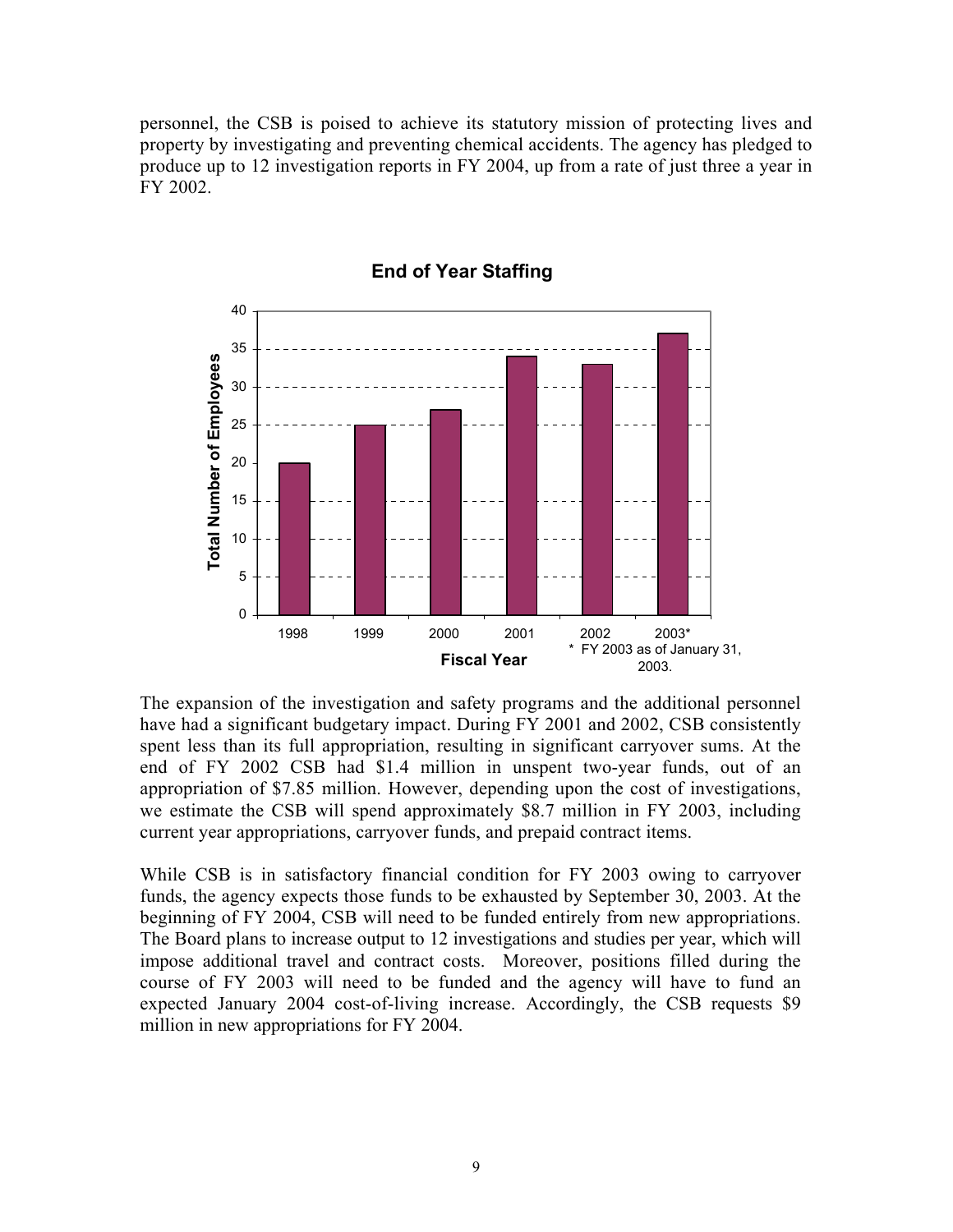An examination of the following chart showing our year-to-year cost changes demonstrates that with an \$8 million budget, we will be almost \$1 million short of covering total employment and necessary services costs.

In FY'04 the Board will have a full complement of five Board members and an adequate staff to meet our objectives. We intend to prove that we can accomplish the mission Congress gave us - to protect workers, the public, and the environment by investigations and recommendations to prevent future chemical accidents.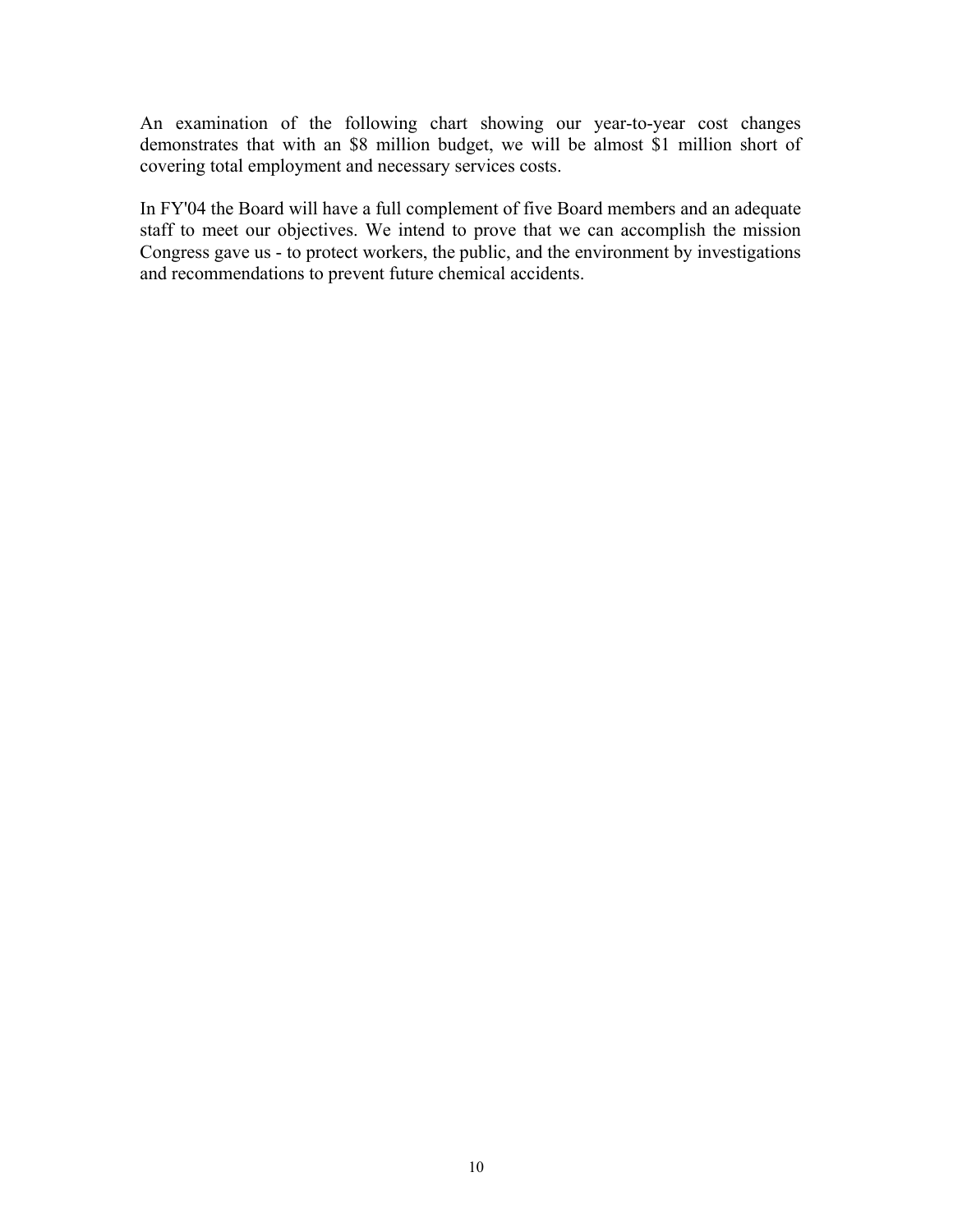#### FY 2004 APPROPRIATION LANGUAGE

#### CHEMICAL SAFETY AND HAZARD INVESTIGATION BOARD Federal Funds

#### General and Special Funds

#### CHEMICAL SAFETY AND HAZARD INVESTIGATION BOARD SALARIES AND EXPENSES

For necessary expenses in carrying out activities pursuant to section  $112(r)(6)$  of the Clean Air Act, as amended, including hire of passenger vehicles, uniforms or allowances therefore, as authorized by 5 U.S.C.  $\S$  5901 – 5902, and for services authorized by 5 U.S.C. § 3109 but at rates for individuals not to exceed the per diem equivalent to the maximum rate payable for senior level positions under 5 U.S.C. § 5376, \$9,000,000, \$8,500,000 of which is to be available until September 30, 2004 and \$500,000 of which is to be available until September 30, 2005: Provided, that the Chemical Safety and Hazard Investigation Board shall have not more than three career Senior Executive Service Positions.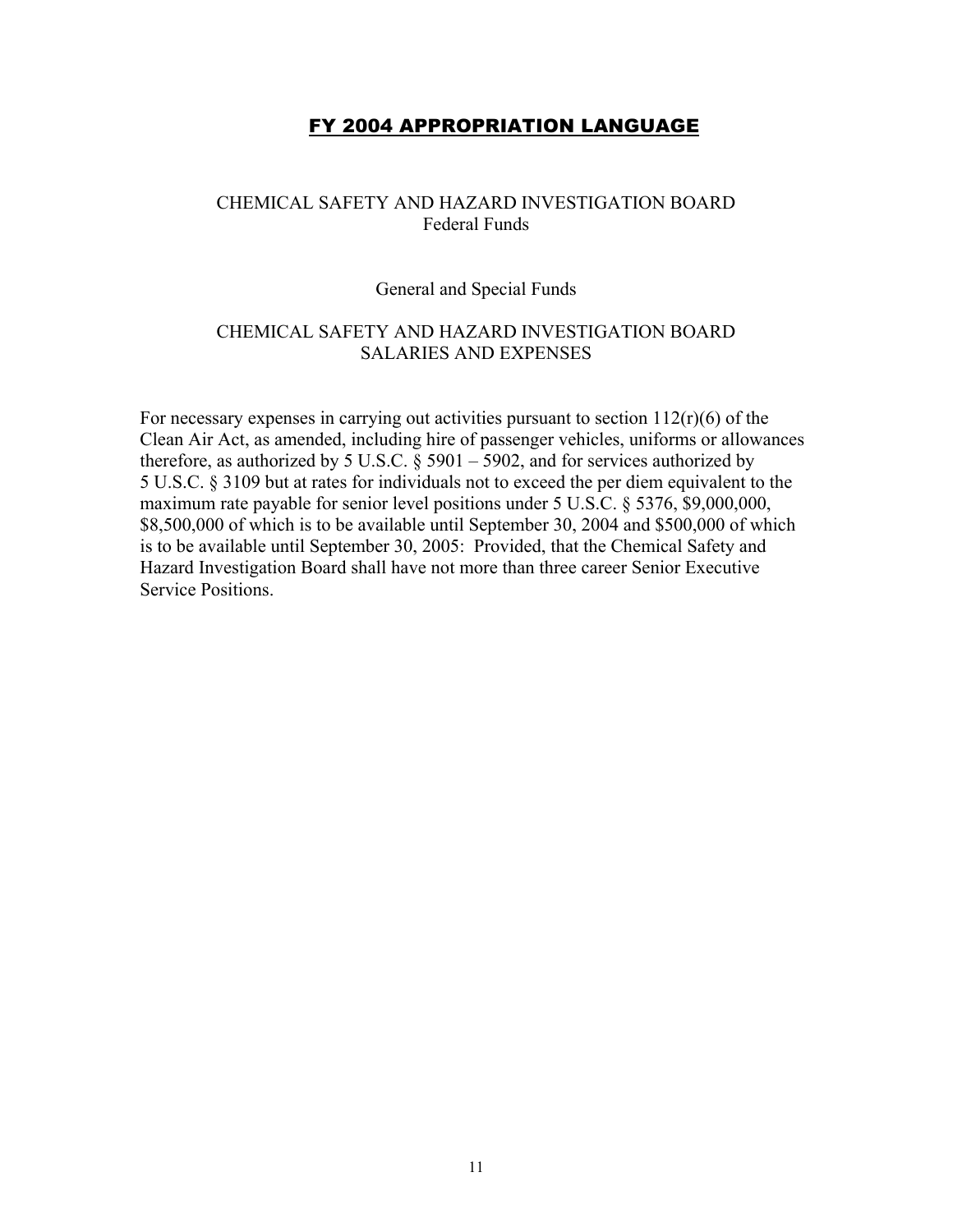#### CHEMICAL SAFETY AND HAZARD INVESTIGATION BOARD

#### **FISCAL YEAR EXPENSES**

(in thousands of dollars)

|                                              | <b>FY 2002</b><br>Actual <sup>1</sup> | <b>FY 2003</b><br><b>Budget</b> | <b>FY 2004</b><br><b>Request</b> |
|----------------------------------------------|---------------------------------------|---------------------------------|----------------------------------|
| <b>Personnel Compensation &amp; Benefits</b> | \$3,632                               | \$5,357                         | \$5,738                          |
| <b>Contract Employees</b>                    | 683                                   | 304                             | 710                              |
| <b>Fixed Costs</b>                           |                                       |                                 |                                  |
| Rent, Communications, & Utilities            | 697                                   | 689                             | 700                              |
| <b>Interagency Services</b>                  | 401                                   | 141                             | 310                              |
| Maintenance                                  | 25                                    | 25                              | 25                               |
| <b>Total Fixed Costs</b>                     | 1,123                                 | 855                             | 1,035                            |
| <b>Variable Costs</b>                        |                                       |                                 |                                  |
| Travel & Transportation                      | 98                                    | 295                             | 305                              |
| Rent, Communications, & Utilities            | 14                                    | 77                              | 85                               |
| Printing                                     | 25                                    | 49                              | 70                               |
| Other Services                               | 543                                   | 643                             | 845                              |
| <b>Supplies</b>                              | 153                                   | 151                             | 159                              |
| Equipment                                    | 146                                   | 119                             | 53                               |
| <b>Total Variable Costs</b>                  | 979                                   | 1,334                           | 1,517                            |
| <b>Total Costs</b>                           | \$6,417                               | \$7,850                         | \$9,000                          |

<span id="page-12-0"></span> $\frac{1}{1}$ <sup>1</sup> The CSB's actual FY 2002 obligations were lower than anticipated due to several factors: (1) two Board Member seats were vacant for most of the fiscal year; (2) investigations were completed at a lower cost than was budgeted; and (3) a number of positions were filled near the end of FY 2002 or early in FY 2003.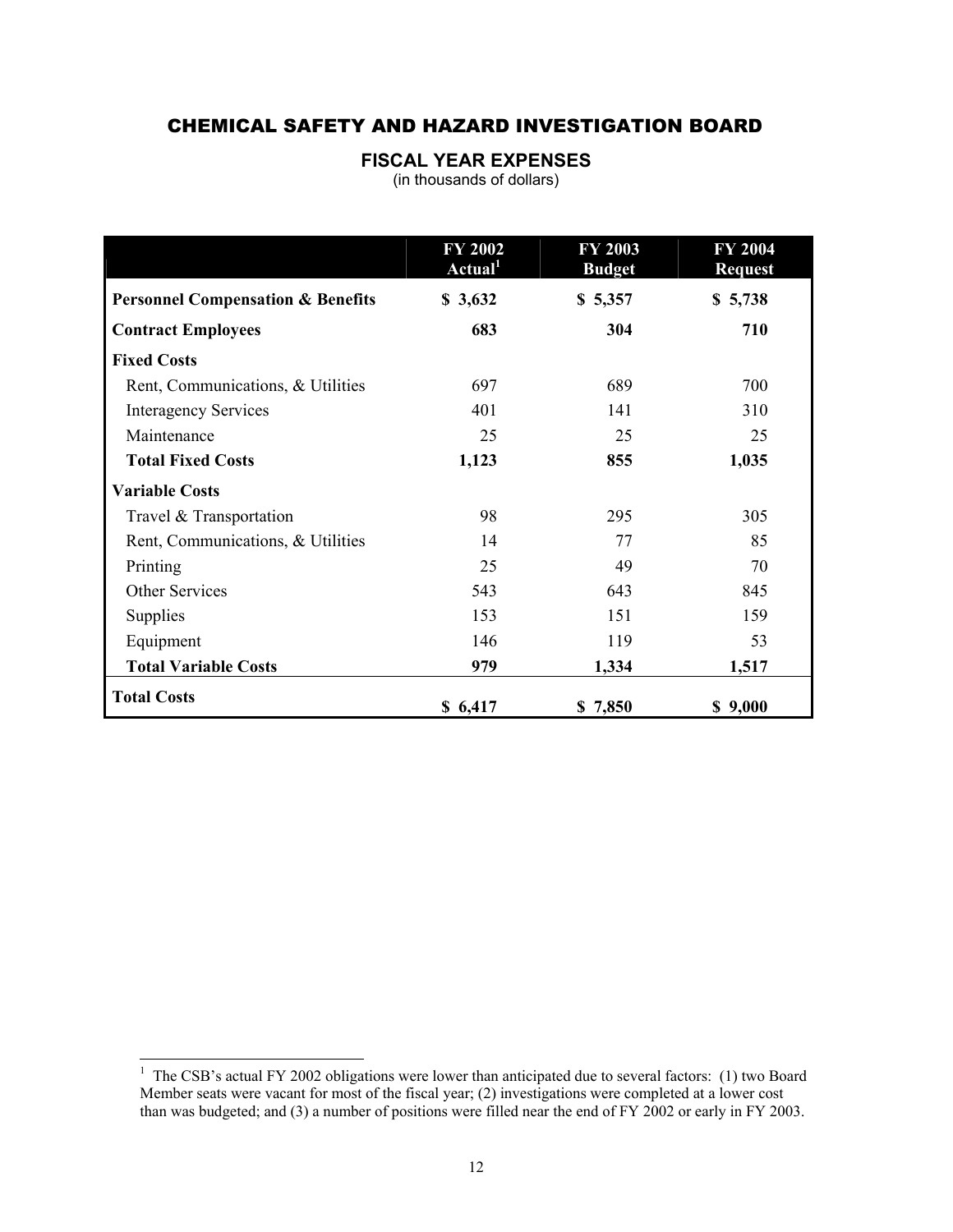#### **ANALYSIS OF CHANGE**

(in thousands of dollars)

| <b>Summary of Adjustments to Base and Built-In Changes:</b> |  |
|-------------------------------------------------------------|--|
| <b>Personnel Cost Increases</b>                             |  |
|                                                             |  |
|                                                             |  |
|                                                             |  |
| <b>Fixed Cost Increases</b>                                 |  |
|                                                             |  |
|                                                             |  |
| <b>Variable Cost Increases</b>                              |  |
|                                                             |  |
|                                                             |  |
|                                                             |  |
|                                                             |  |

<sup>1</sup> Benefits are calculated at 27 percent of base pay.<br><sup>2</sup> FY 2004 pay increase estimated at 4.0 percent of base pay.